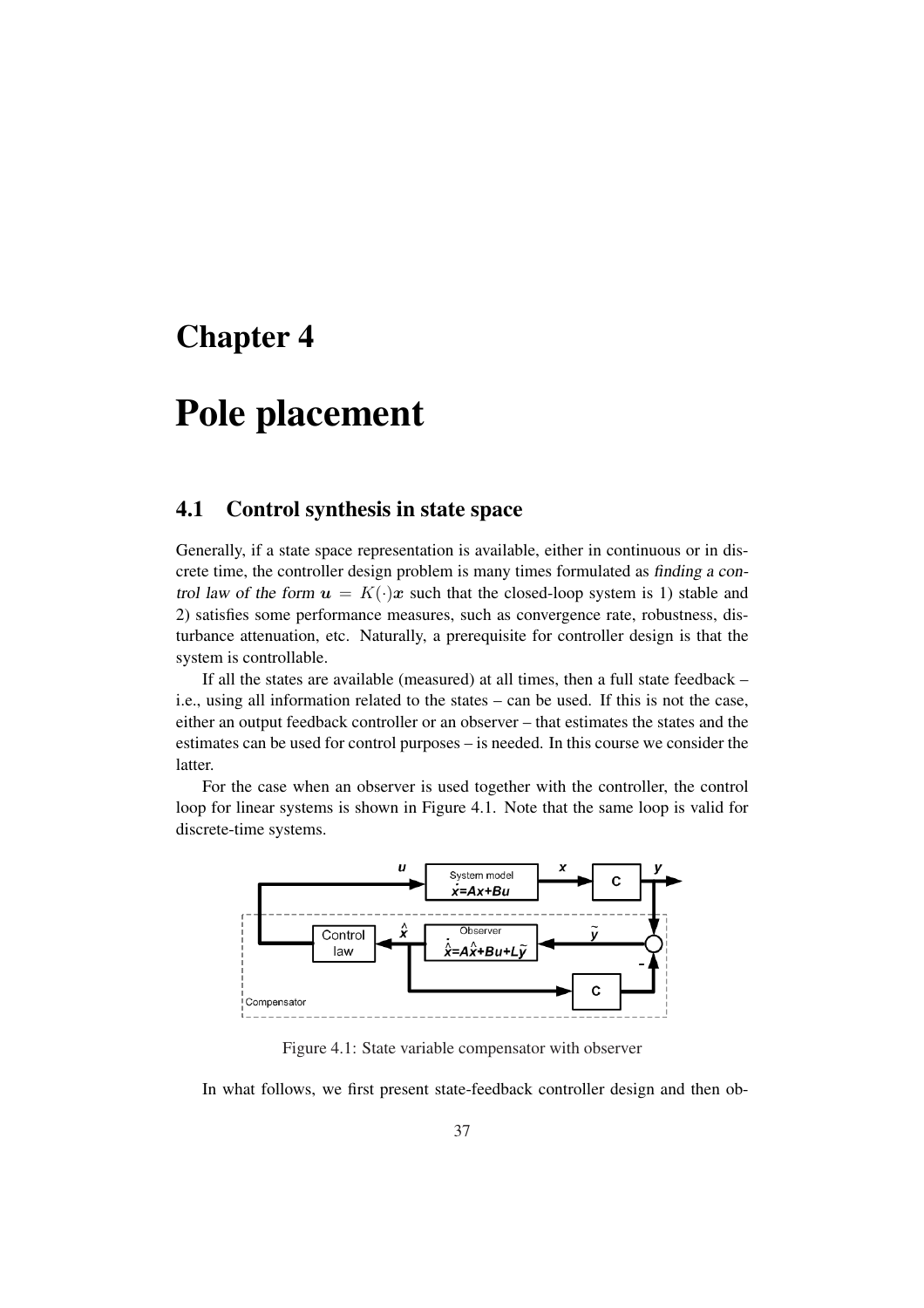server design for LTI systems.

### 4.2 Pole assignment by state feedback

We shall present a design method commonly called pole placement. We assume that all state variables are measurable and available for feedback. If the system is completely state controllable, i.e., the controllability matrix has full row rank, the poles of the closed-loop system may be placed at any desired location by means of state feedback through an appropriate state feedback matrix.

The purpose of the control law is to allow us to assign a set of pole locations for the closed-loop system that will correspond to satisfactory dynamic response in terms of transient response specifications.

The first step in pole-placement is the selection of the pole locations of the closedloop system. It is always useful to keep in mind that the control effort required in related to how far the open-loop poles are moved by the feedback. Furthermore, when a zero is near a pole, the system may be nearly uncontrollable and moving such poles requires large control gains and a large control effort.

Recall that the overshoot, rise time, peak time and settling time can be related directly to the poles location. The closed-loop poles for a higher order system can be chosen as a desired pair of dominant second-order poles and the rest of the poles selected such that they have real parts corresponding to sufficiently damped exponential terms in the system response. In such a case, the closed-loop system will mimic a second-order response. We also must make sure that the zeros are far enough into the left half-plane to avoid any appreciable effect on the second-order behavior, (Franklin et al., 2006).

#### 4.2.1 Full-state feedback control law by pole placement

Consider a system described in state-space by:

$$
\begin{aligned} \dot{\mathbf{x}} &= A\mathbf{x} + B\mathbf{u} \\ \mathbf{y} &= C\mathbf{x} \end{aligned} \tag{4.1}
$$

where x is the  $n \times 1$  state vector, u is the input (control) vector, y the output vector, A is an  $n_x \times n_x$  matrix (the system matrix), B is an  $n_x \times n_u$  input matrix and C is an  $n_y \times n_x$  output matrix.

All states are assumed available for feedback and the system is controllable.

The control law will be designed such that all state variables will approach zero in steady-state from non-zero initial conditions caused for example by external disturbances.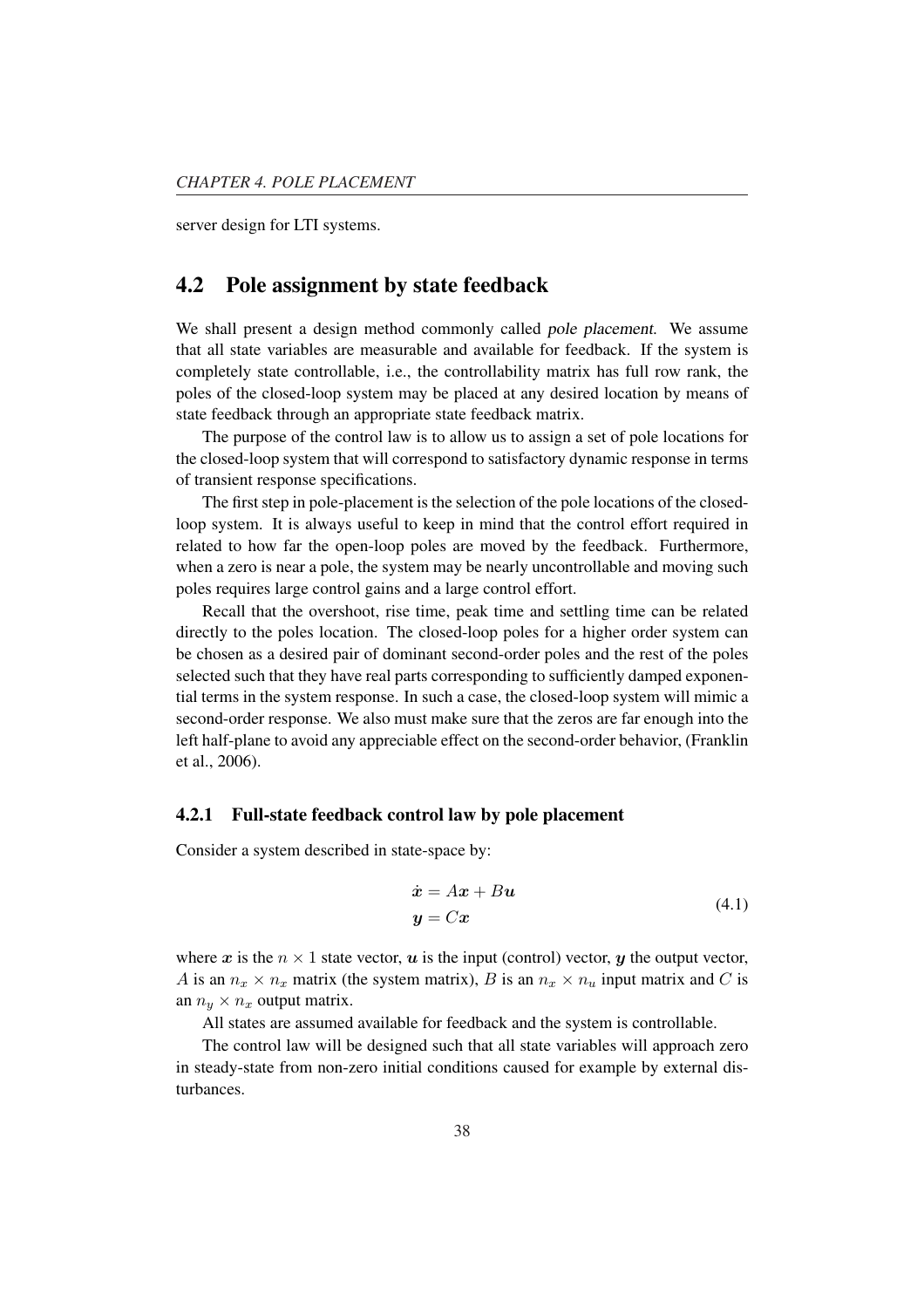We choose the control law such that each control input is a linear combination of the state variables:

$$
u = -Kx
$$
  
\n
$$
= -\begin{pmatrix} k_{11} & k_{12} & \cdots & k_{1n_x} \\ k_{21} & k_{22} & \cdots & k_{2n_x} \\ \vdots & \vdots & \vdots & \vdots \\ k_{n_u1} & k_{n_u2} & \cdots & k_{n_u n_x} \end{pmatrix} \begin{pmatrix} x_1 \\ x_2 \\ \cdots \\ x_{n_x} \end{pmatrix}
$$
  
\n
$$
= -\begin{pmatrix} k_{11}x_1 + k_{12}x_2 + \cdots + k_{1n_x}x_{n_x} \\ k_{21}x_1 + k_{22}x_2 + \cdots + k_{2n_x}x_{n_x} \\ \vdots \\ k_{n_u1}x_1 + k_{n_u2}x_2 + \cdots + k_{n_u n_x}x_{n_x} \end{pmatrix}
$$
  
\n
$$
u(t)
$$
  
\nSystem model  
\n
$$
\dot{x}(t) = Ax(t) + Bu(t)
$$
  
\nControl law

Figure 4.2: State feedback control law

 $u(t) = -Kx(t)$ 

As shown in Figure 4.2 and as resulted from equation (4.2.1) the system has a constant matrix in state feedback path.

Substituting the feedback law given by (4.2.1) into the state equation of system (4.1) we obtain the state equation for the closed-loop system:

$$
\dot{\boldsymbol{x}} = A\boldsymbol{x} - B\boldsymbol{K}\boldsymbol{x} = (A - BK)\boldsymbol{x} \tag{4.2}
$$

The stability of the closed-loop system (4.2) and its transient characteristics are determined by the eigenvalues of the closed-loop system matrix  $A - BK$ . If the system is controllable, the poles of the closed-loop system can be placed in any desired location by the appropriate choice of the matrix K.

The characteristic equation of the closed-loop system is:

$$
\det[sI - (A - BK)] = 0 \tag{4.3}
$$

When evaluated, this gives an  $n$ -th order polynomial in  $s$  containing the elements of the gain matrix  $K: k_{11}, k_{12}, ..., k_{n_1n_2}$ . The control law design then consists of computing the gain  $K$  so that the roots of equation (4.3) are in desirable locations.

Assume that the desired location of the closed-loop poles are known:

desired poles: 
$$
p_1, p_2, \cdots, p_n
$$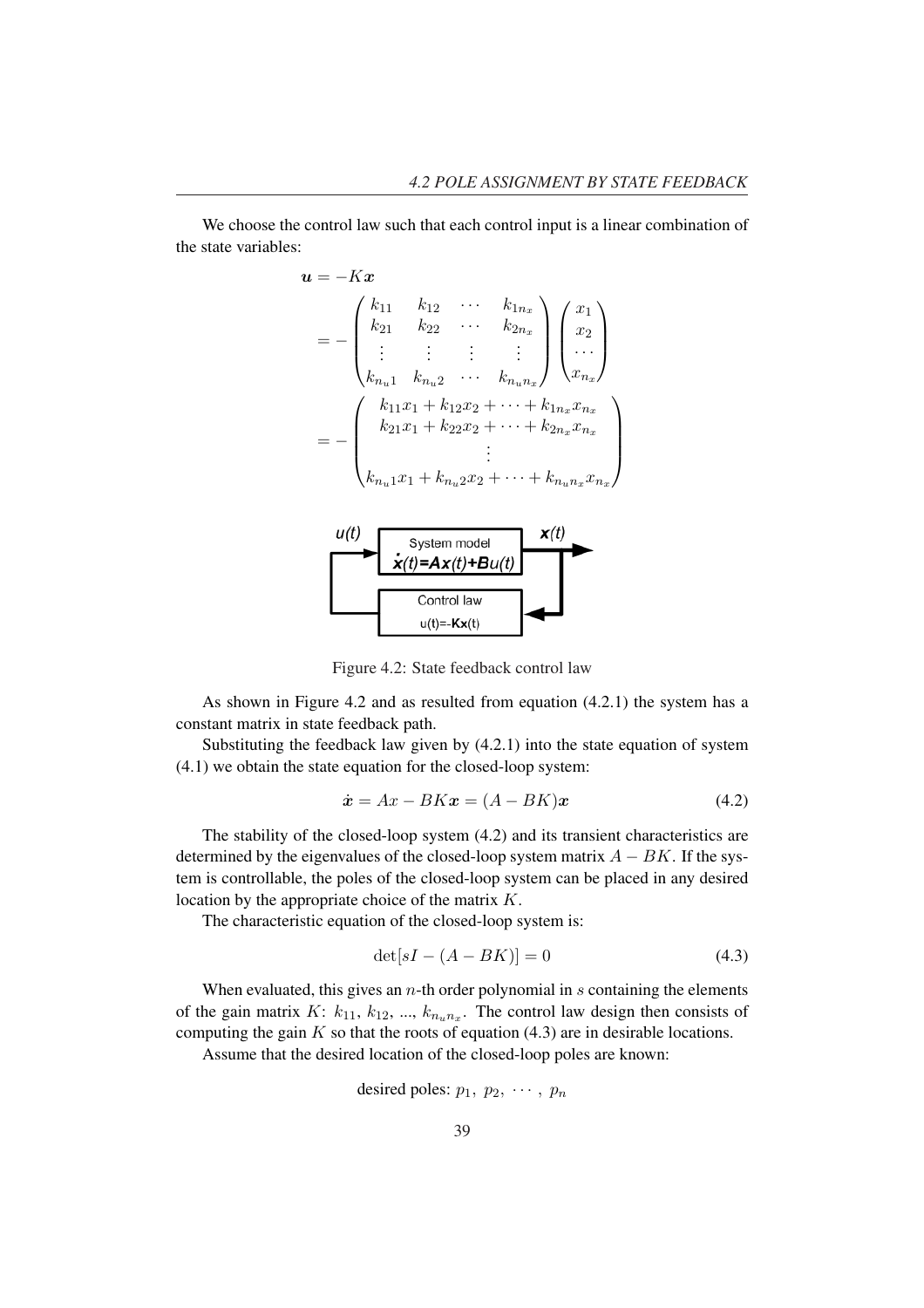The corresponding desired characteristic equation is:

$$
(s - p_1)(s - p_2) \cdots (s - p_n) = 0 \tag{4.4}
$$

The required elements of  $K$  are obtained by matching coefficients of equations (4.3) and (4.4). This will result in the closed-loop system characteristic equation to be identical to the desired one and the poles to be placed in the desired location.

Example 4.1 *Consider the continuous-time dynamic system*

$$
\begin{aligned} \dot{\bm{x}} &= A\bm{x} + b\bm{u} \\ \bm{y} &= I\bm{x} \end{aligned}
$$

*i.e., all states are measured and available for feedback, with matrices* A =  $\overline{a}$ 1 2  $\begin{pmatrix} 1 & 2 \\ 3 & 4 \end{pmatrix}$  $B=\begin{pmatrix} 1 & 0 \\ 0 & 0 \end{pmatrix}$  $\overline{a}$ 0 2¶ *. This system is unstable, but controllable – already rank*(B) = 2 *– thus we design a state-feedback control law*  $u = -Kx$  *to stabilize it. Let us impose the closed-loop system poles*  $p_1 = -1$  *and*  $p_2 = -2$ *. With these poles, the characteristic equation of the closed-loop system is*  $(s + 1)(s + 2) = 0$ *, i.e.,*  $s^2 + 3s + 2 = 0$ *.* 

*Now we compute the characteristic equation as a function of the controller gains. The closed-loop system dynamics are given by*

$$
\dot{\boldsymbol{x}} = (A-BK)\boldsymbol{x}
$$

*where* K =  $\overline{a}$  $k_{11}$   $k_{12}$  $\begin{pmatrix} k_{11} & k_{12} \\ k_{21} & k_{22} \end{pmatrix}$ *and the characteristic equation is*

$$
\det(sI - (A - BK)) = 0
$$

*i.e.,*

$$
\det \begin{pmatrix} s-1+k_{11} & 2k_{12}-2 \ k_{21}-3 & s-4+2k_{22} \end{pmatrix} = 0
$$

*resulting in*

$$
(s-1+k_{11})(s-4+2k_{22}) - (2k_{12}-2)(k_{21}-3) = 0
$$
  

$$
s^2 + s(-5+2k_{22}+k_{11}) + (-2-2k_{22}-4k_{11}-2k_{11}k_{22}-2k_{12}k_{21}+2k_{21}+6k_{12}) = 0
$$

*The controller gains are computed by matching the coefficients of* s*:*

$$
-5+2k_{22} + k_{11} = 3
$$
  

$$
-2-2k_{22} - 4k_{11} - 2k_{11}k_{22} - 2k_{12}k_{21} + 2k_{21} + 6k_{12} = 2
$$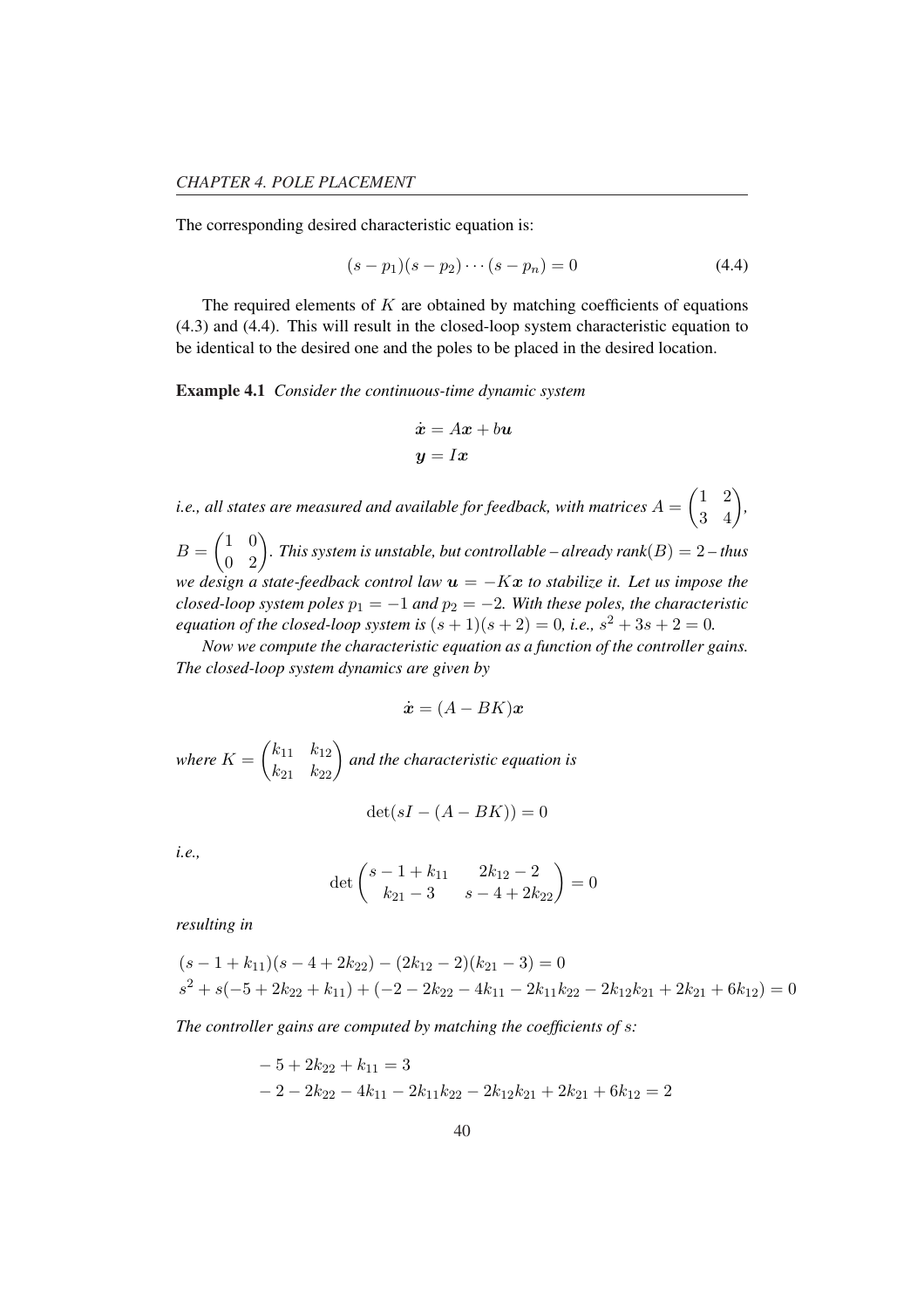There are two equations and four unknowns, and an infinite number of solutions for  $k_{11}$ ,  $k_{12}$ ,  $k_{21}$ , and  $k_{22}$ . For instance, two solutions are:  $K = \begin{pmatrix} 12 & 0 \\ 0 & 0 \end{pmatrix}$  $\begin{pmatrix} 2 & 0 \\ 0 & -2 \end{pmatrix}$ ,  $K =$  $\mathbf{y}$ −1 0  $0 \frac{9}{2}$  $\overline{2}$ *, both leading to the same closed-loop poles* 1 *and* 2*. todo: simulations*

As we have seen in the above example, in the general case there are a number of solutions, but matching the coefficients of the characteristic equations may lead to equations that are quite cumbersome. A way to solve the pole placement problem is as follows.

• Let  $\Lambda$  a real matrix having the desired eigenvalues. For instance,  $\Lambda$  can be chosen as  $\overline{1}$  $\mathbf{r}$ 

| $\alpha_1$ | $\beta_1$  |    |  |
|------------|------------|----|--|
| $\beta_1$  | $\alpha_1$ |    |  |
|            |            |    |  |
|            | 0          | ۱1 |  |
|            |            |    |  |

- If the system is controllable, then the closed-loop system poles can be placed at the desired locations. This means that there exists a transformation matrix  $T$ so that  $T^{-1}(A - BK)T = \Lambda$ , i.e.,  $AT - BKT = \Lambda T$ .
- This equation is solved by splitting it as follows:

$$
AT - T\Lambda = BG
$$
  

$$
KT = G
$$
 (4.5)

The first equation in (4.5) is called the Sylvester equation and is linear in  $T$ . If  $G$  is chosen arbitrarily, the Sylvester equation can be solved in  $T$ .

• The feedback gains are recovered as  $K = GT^{-1}$ , where T is the solution obtained at the previous item.

Note that the procedure above gives a solution if A and  $\Lambda$  have no common eigenvalues, however, it may fail due to numerical problems  $(T$  not invertible or poorly conditioned) for special choices of G.

Example 4.2 *todo+ discrete*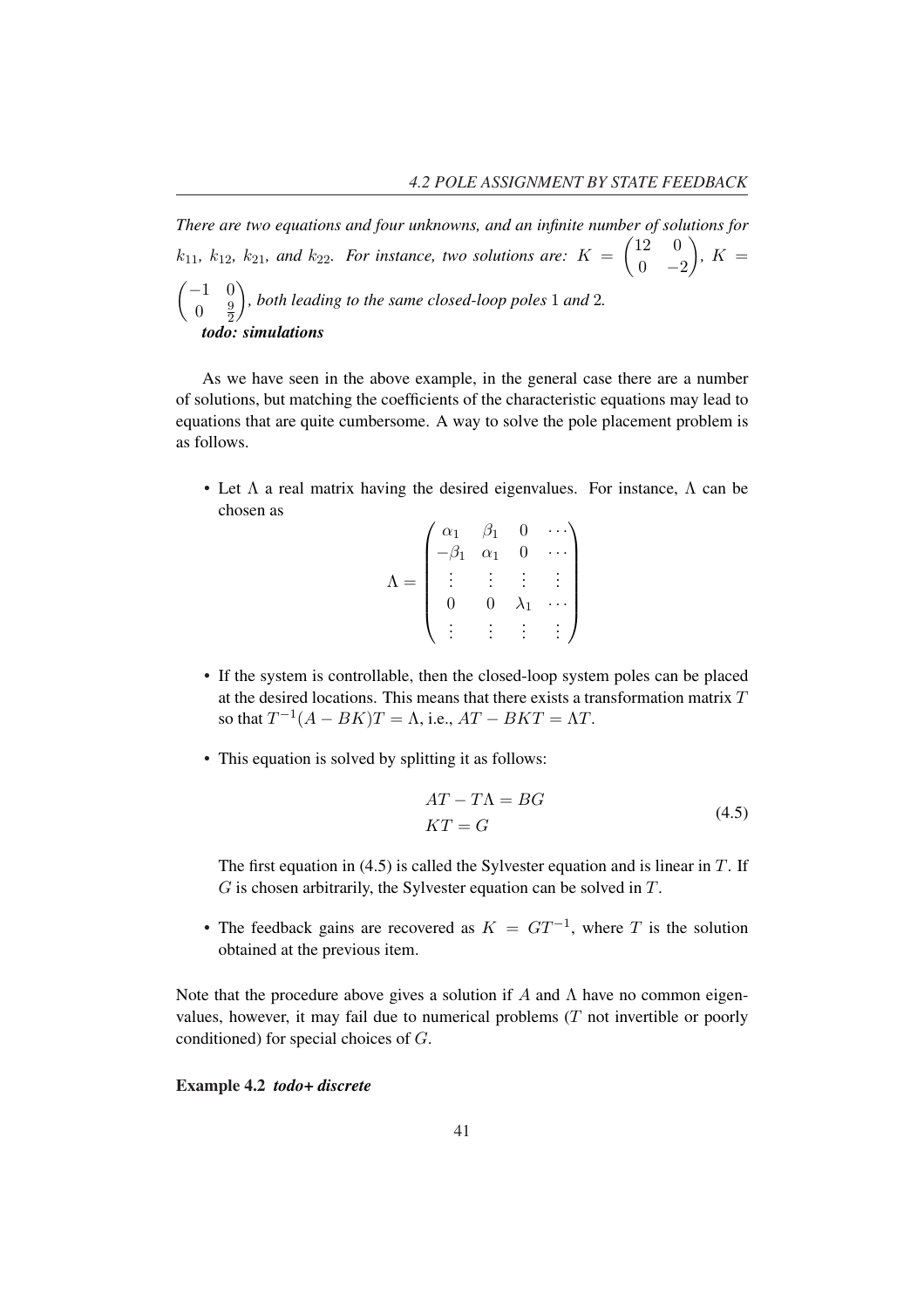#### 4.2.2 Pole placement for SISO systems

Let us now consider the case when the system considered is single input and single outputs, i.e., the input matrix B is a column vector of dimensions  $n_x \times 1$ . While the methods presented in the previous section – direct computation or solving the Sylvester equation – are applicable for SISO systems, we consider here the special case of transformation into controller canonical form. We have already seen in Chapter 3 that if the system is completely controllable, it can be transformed into the controller canonical form (repeated here for convenience):

|  | $\begin{pmatrix} -a_{n-1} & -a_{n-2} & \cdots & -a_1 & -a_0 \\ 1 & 0 & \cdots & 0 & 0 \end{pmatrix}$ |        |  |        |  |
|--|------------------------------------------------------------------------------------------------------|--------|--|--------|--|
|  | $1 \ldots$                                                                                           |        |  |        |  |
|  |                                                                                                      | 主义主义主义 |  | $\sim$ |  |
|  | $0 \qquad \ldots$                                                                                    |        |  |        |  |

where  $\det(sI - A) = s^n + a_{n-1}s^{n-1} + \cdots + a_1s + a_0$  is the characteristic polynomial of A.

Looking at the controller gain, the matrix K is a constant  $1 \times n$  row vector, i.e.,  $K = \begin{pmatrix} k_1 & k_2 & \cdots & k_n \end{pmatrix}$  and the state-feedback can be computed as represented in Figure 4.3. If the system is in controller canonical form, the closed-loop system can be written as

$$
\dot{\boldsymbol{x}} = (A - BK)\boldsymbol{x} \n= \begin{pmatrix}\n-a_{n-1} & -a_{n-2} & \cdots & -a_1 & -a_0 \\
1 & 0 & \cdots & 0 & 0 \\
0 & 1 & \cdots & 0 & 0 \\
\vdots & \vdots & \vdots & \vdots & \vdots \\
0 & 0 & \cdots & 1 & 0\n\end{pmatrix} - \begin{pmatrix}\n1 \\
0 \\
0 \\
\vdots \\
0\n\end{pmatrix} (k_1 \quad k_2 \quad \cdots \quad k_n)\n\begin{pmatrix}\n1 \\
n \\
0 \\
\vdots \\
0\n\end{pmatrix} \boldsymbol{x}
$$

resulting in

$$
\dot{\boldsymbol{x}} = \begin{pmatrix}\n-(a_{n-1} + k_1) & -(a_{n-2} + k_2) & \cdots & -(a_1 + k_{n-1}) & -(a_0 + k_n) \\
1 & 0 & \cdots & 0 & 0 \\
0 & 1 & \cdots & 0 & 0 \\
\vdots & \vdots & \vdots & \vdots & \vdots \\
0 & 0 & \cdots & 1 & 0\n\end{pmatrix} \boldsymbol{x}
$$
\n(4.6)

Looking at the form of the closed-loop system matrix in (4.6) it is quite clear that the closed-loop system poles can be chosen arbitrarily.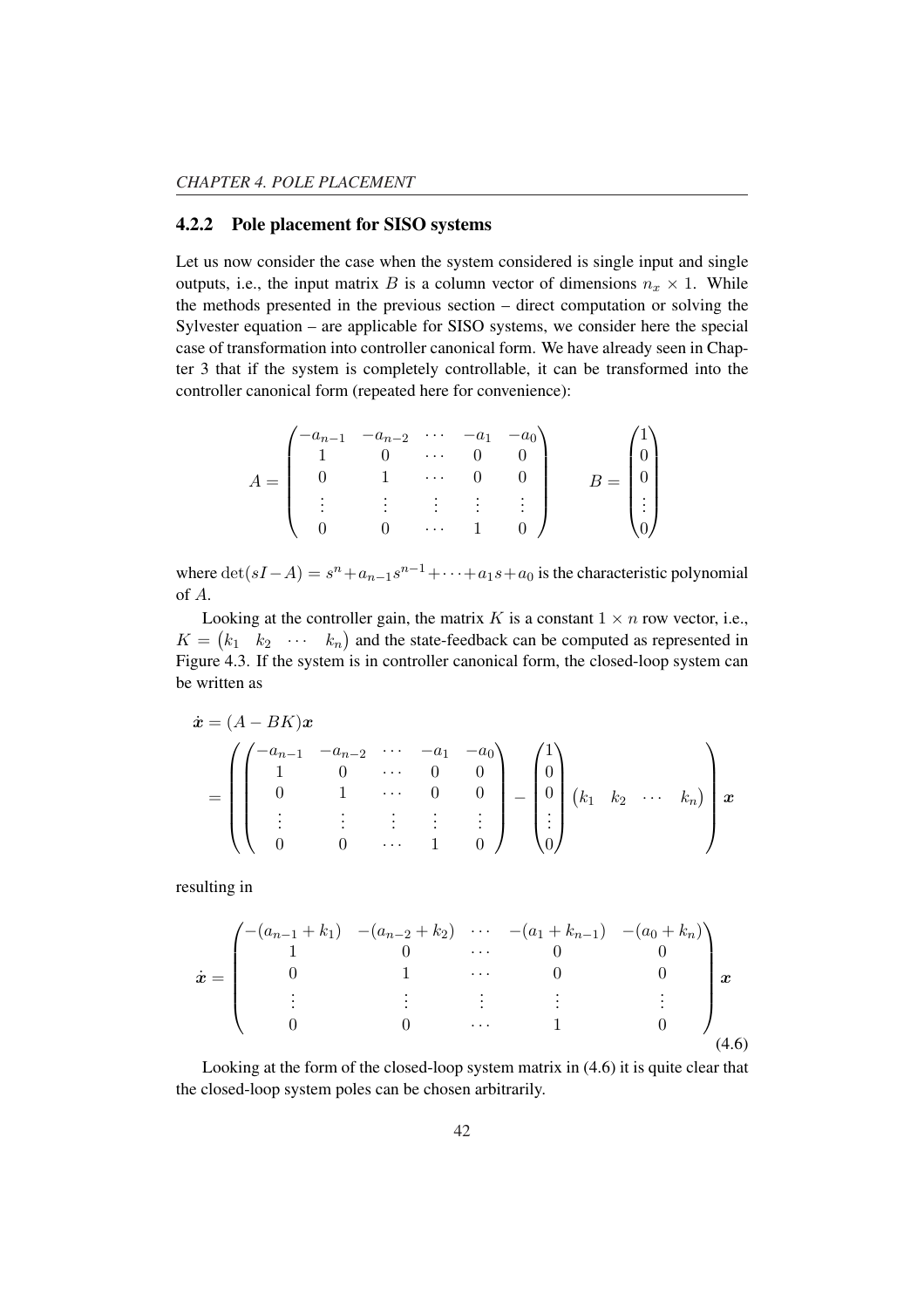

Figure 4.3: State feedback control law – SISO case

Example 4.3 *, (Ogata, 2002) Consider the system described by the state equation:*

|  |  | $\dot{\pmb{x}} = \begin{bmatrix} 0 & 1 & 0 \\ 0 & 0 & 1 \\ -1 & -5 & -6 \end{bmatrix} \pmb{x} + \begin{bmatrix} 0 \\ 0 \\ 1 \end{bmatrix} \pmb{u}$ |  |
|--|--|----------------------------------------------------------------------------------------------------------------------------------------------------|--|
|  |  |                                                                                                                                                    |  |

*We will design a state feedback control law*  $u = -Kx$  *such that the closed-loop poles are located at:*

$$
p_1 = -2 + j4, \quad p_2 = -2 - j4; \quad p_3 = -10
$$

*First we have to check the controllability matrix of the open-loop system. The controllability matrix is:*

$$
\mathbf{P_C} = \begin{bmatrix} B & \mathbf{AB} & \mathbf{A^2B} \end{bmatrix} = \begin{bmatrix} 0 & 0 & 1 \\ 0 & 1 & -6 \\ 1 & -6 & 31 \end{bmatrix}
$$

*and we find the determinant is* det  $P_C = -1$ *. Since the rank of the controllability matrix is rank*  $P_C = 3$ *, the system is controllable.* 

*If we consider that the output of this system is the first state variable*  $y = x_1$ *, the system response for a zero input*  $u = 0$  *and initial conditions*  $\boldsymbol{x}(0) = [1 \ 0 \ 0]^T$  *is shown in Figure 4.4.*

*The open-loop system is stable and the settling time of the open-loop response is about* 14 *seconds. Indeed, if we compute the eigenvalues of matrix* A *from:*

 $\det(\lambda I - A) = 0$ , the eigenvalues are:  $\lambda_1 = -5.05$ ,  $\lambda_2 = -0.31$ ,  $\lambda_3 = -0.64$ 

*The eigenvalues of the system matrix are also the system poles. As they have real and negative values the open-loop system is stable. We may want to improve the settling time of the system, we will compute the control law that moves the closed-loop poles*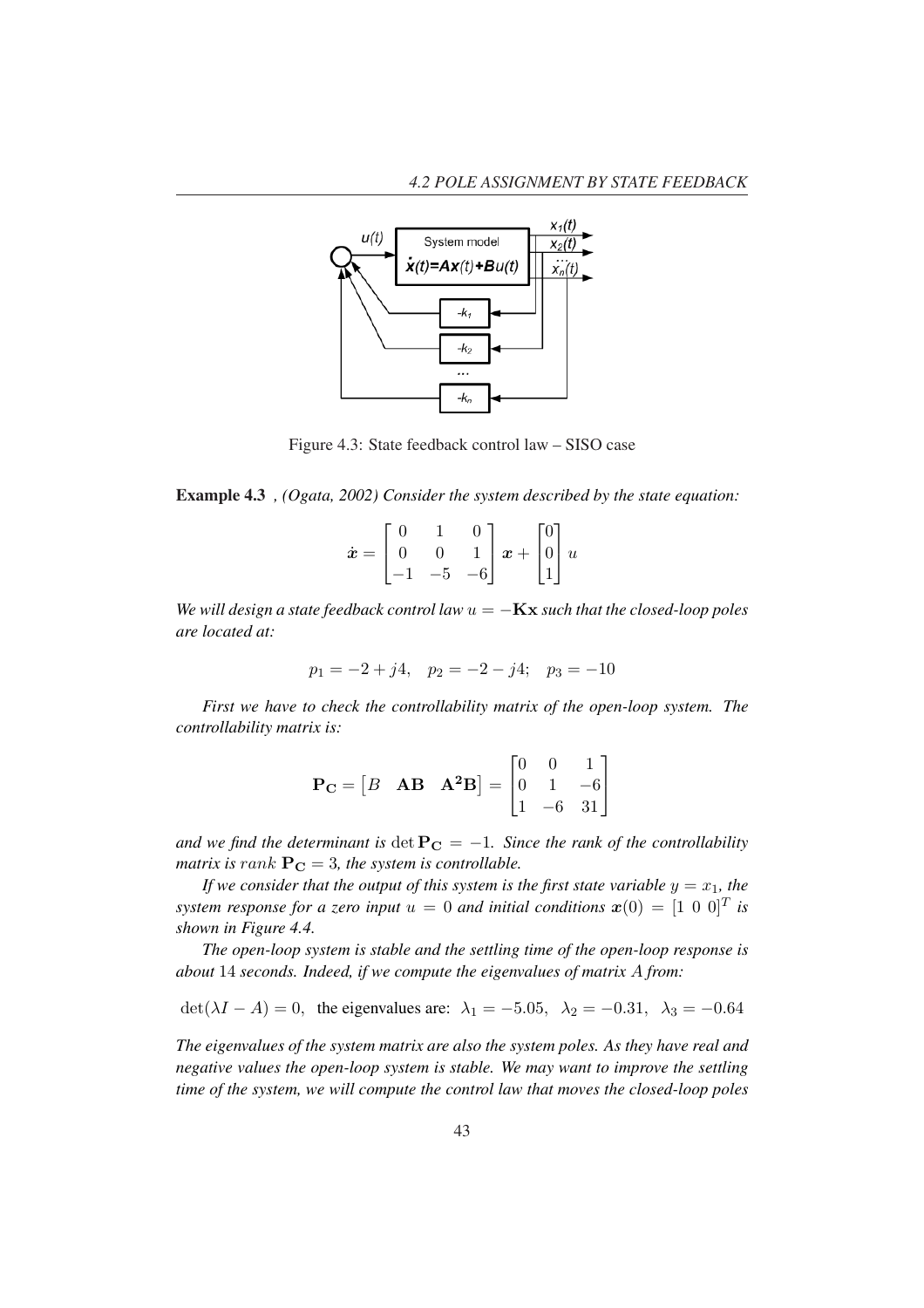

Figure 4.4: Response of the open-loop system to initial conditions

*in the locations given by*  $p_1$ *,*  $p_2$  *and*  $p_3$ *. The dominant desired poles are*  $p_{1,2}$  *with the real part* −2*. The settling time of this pair of poles can be approximated as*  $t_s = 4/2 = 2sec.$ 

*We apply now the pole placement method for computing the gain matrix* K*:*

*• For a third order system with one input and one output, the gain matrix is:*

$$
\mathbf{K} = \begin{bmatrix} k_1 & k_2 & k_3 \end{bmatrix}
$$

*and the characteristic equation of the closed-loop system, given by equation (4.3) is:*

$$
\det[sI - (\mathbf{A} - \mathbf{B}\mathbf{K})] = 0
$$

*or*

$$
\det \begin{pmatrix} s & 0 & 0 \\ 0 & s & 0 \\ 0 & 0 & s \end{pmatrix} - \begin{bmatrix} 0 & 1 & 0 \\ 0 & 0 & 1 \\ -1 & -5 & -6 \end{bmatrix} + \begin{bmatrix} 0 \\ 0 \\ 1 \end{bmatrix} \begin{bmatrix} k_1 & k_2 & k_3 \end{bmatrix} = 0
$$
  

$$
\det \begin{bmatrix} s & -1 & 0 \\ 0 & s & -1 \\ 1 + k_1 & 5 + k_2 & s + 6 + k_3 \end{bmatrix} = s^3 + (6 + k_3)s^2 + (5 + k_2)s + 1 + k_1 = 0
$$
(4.7)

*• The characteristic equation of the closed-loop system for the desired poles is:*

$$
(s-p1)(s-p2)(s-p3) = (s+2-j4)(s+2+j4)(s+10) = s3+14s2+60s+200 = 0
$$
\n(4.8)

*• If we set the characteristic equation of the closed-loop system (4.7) equal to the characteristic equation for the desired poles (4.8) we obtain:*

$$
6 + k_3 = 14, \quad 5 + k_2 = 60, \quad 1 + k_1 = 200
$$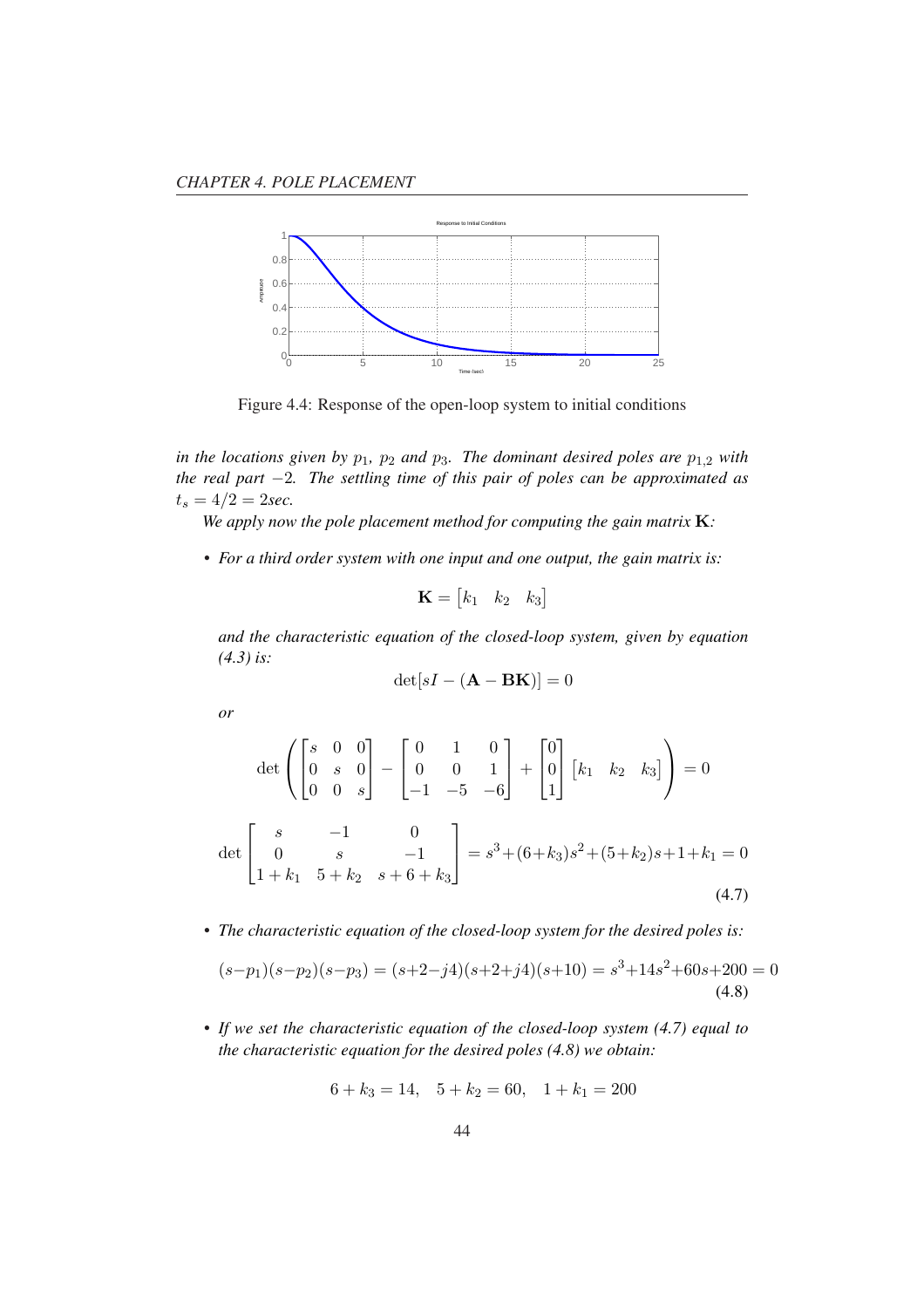*from which we obtain:*

$$
k_1 = 199, \quad k_2 = 55, \quad k_3 = 8
$$

*or, the feedback gain matrix is:*

$$
\mathbf{K} = \begin{bmatrix} 199 & 55 & 8 \end{bmatrix}
$$





*The settling time is indeed about 2 seconds, although the response of the closedloop system exhibits some oscillations*

#### 4.2.3 Tracking systems – SISO case

Consider the system described by the state-space model:

$$
\begin{cases} \dot{\mathbf{x}} = \mathbf{A}\mathbf{x} + B u \\ y = C\mathbf{x} \end{cases} \tag{4.9}
$$

where x is the  $n \times 1$  state vector, u is the (scalar) control signal, y the (scalar) output signal, A is an  $n \times n$  scalar matrix (the system matrix), B is an  $n \times 1$  constant matrix (the input matrix) and C is an  $1 \times n$  constant matrix (the output matrix).

The goal now, is to drive the output  $y$  to a given reference input  $r$ , with zerosteady-state error.

One solution is to scale the reference input  $r$  and choose the control law (control signal) to be a linear combination of the state variables (see Figure 4.6):

$$
u = Nr - \mathbf{K}x = Nr - \begin{bmatrix} k_1 & k_2 & \cdots & k_n \end{bmatrix} \begin{bmatrix} x_1 \\ x_2 \\ \cdots \\ x_n \end{bmatrix} = Nr - k_1x_1 - k_2x_2 - \cdots - k_nx_n \tag{4.10}
$$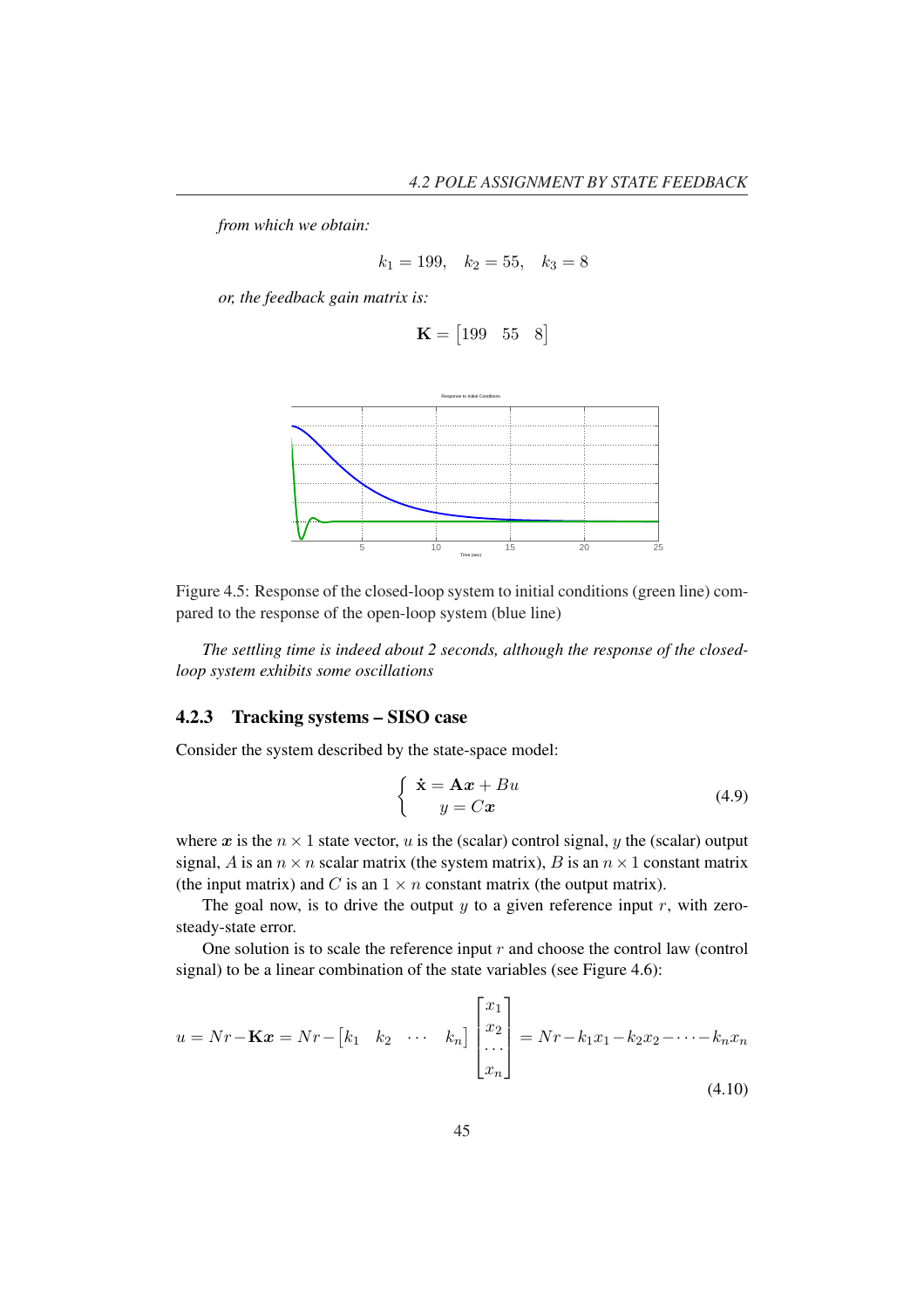

Figure 4.6: State feedback for tracking a reference input

where  $r$  and  $N$  are scalar values for a SISO system.

The closed-loop system is then:

$$
\dot{x} = \mathbf{A}\mathbf{x} + B(Nr - \mathbf{K}x) = (\mathbf{A} - \mathbf{B}\mathbf{K})\mathbf{x} + BNr
$$
  

$$
y = Cx
$$

The feedback matrix  $K$  is determined by pole placement so that the closed-loop system has a characteristic equation given by a set of desired closed-loop poles.

At steady-state the derivative of the state vector is zero  $(\dot{x} = 0)$ . If the steadystate value of the state vector is  $x_{ss}$  and the steady-state value of the output is  $y_{ss}$ , we have:

$$
0 = (\mathbf{A} - \mathbf{B}\mathbf{K})\mathbf{x}_{ss} + BNr
$$
  

$$
y_{ss} = Cx_{ss}
$$

or

$$
(\mathbf{A} - \mathbf{B}\mathbf{K})\mathbf{x}_{ss} = -BNr, \Rightarrow \mathbf{x}_{ss} = -(\mathbf{A} - \mathbf{B}\mathbf{K})^{-1}\mathbf{B}Nr
$$
  

$$
y_{ss} = Cx_{ss} = -C(\mathbf{A} - \mathbf{B}\mathbf{K})^{-1}\mathbf{B}Nr
$$

The steady-state error is zero if  $y_{ss} = r$ , so the value of N can be computed from:

$$
y_{ss} = -C(\mathbf{A} - \mathbf{B}\mathbf{K})^{-1}\mathbf{B}Nr = r, \Rightarrow N = -\frac{1}{C(\mathbf{A} - \mathbf{B}\mathbf{K})^{-1}\mathbf{B}}
$$

Example 4.4 *Consider the system described in state-space by:*

$$
\dot{\boldsymbol{x}} = \begin{bmatrix} 2 & 3 \\ 1 & 0 \end{bmatrix} \boldsymbol{x} + \begin{bmatrix} 1 \\ 0 \end{bmatrix} \boldsymbol{u}
$$

$$
\boldsymbol{y} = \begin{bmatrix} 1 & -1 \end{bmatrix} \boldsymbol{x}
$$

*We will design a control system using state-feedback so that the closed-loop system has two poles located at*  $p_{1,2} = -1 \pm j$  *and the steady-state error for a step input is zero.*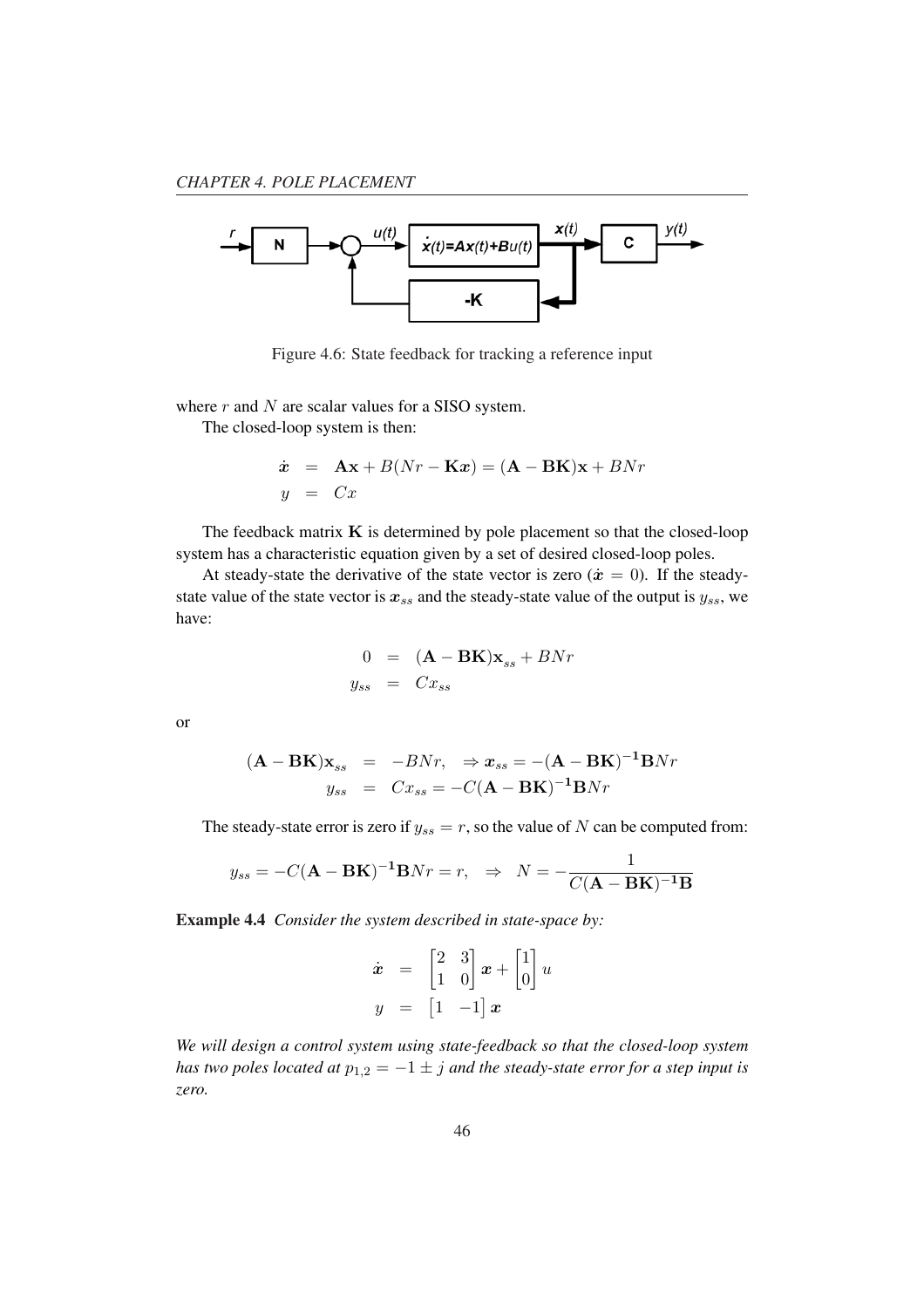*• We check controllability first. The controllability matrix, the determinant and the rank are:*

$$
\mathbf{P_C} = \begin{bmatrix} B & \mathbf{AB} \end{bmatrix} = \begin{bmatrix} 1 & 2 \\ 0 & 1 \end{bmatrix}, \ \det \mathbf{P_C} = 1, \ \Rightarrow \ \text{rank} \mathbf{P_C} = 2
$$

*The system is controllable.*

*• The feedback gain matrix* K *is obtained by pole placement. If the desired poles of the closed-loop system are*  $p_{1,2} = -1 \pm j$ *, the characteristic equation for these poles is:*

$$
(s+1-j)(s+1+j) = s^2 + 2s + 2 = 0
$$

• The characteristic equation of the closed-loop system with the feedback gain  $\mathbf{K} = \begin{vmatrix} k_1 & k_2 \end{vmatrix}$  is:

$$
\det[sI - (\mathbf{A} - \mathbf{B}\mathbf{K})] = \det \begin{pmatrix} s & 0 \ 0 & s \end{pmatrix} - \begin{bmatrix} 2 & 3 \ 1 & 0 \end{bmatrix} + \begin{bmatrix} 1 \ 0 \end{bmatrix} \begin{bmatrix} k_1 & k_2 \end{bmatrix} = \begin{bmatrix} s - 2 + k_1 & -3 + k_2 \ -1 & s \end{bmatrix} = 0
$$

*or:*

$$
s(s-2+k_1) - (-1)(-3+k_2) = s^2 + (-2+k_1)s - 3 + k_2 = 0
$$

*• By setting the characteristic equation of the closed loop system equal to the characteristic equation for the desired poles we obtain:*

$$
-2 + k_1 = 2, -3 + k_2 = 2, \text{ and } k_1 = 4, k_2 = 5
$$

*and the feedback gain matrix is:*

$$
\mathbf{K} = \begin{bmatrix} 4 & 5 \end{bmatrix}
$$

*Note that this matrix will only ensure the desire transient characteristics (according to the desired closed-loop poles). The zero steady-state error for a step input is not guaranteed. Therefore, we will compute the gain* N *that will scale the reference input so that the output equals the reference at steady-state.*

*• Compute* N *from:*

$$
N = -\frac{1}{C(\mathbf{A} - \mathbf{B}\mathbf{K})^{-1}\mathbf{B}}
$$

$$
(\mathbf{A} - \mathbf{B}\mathbf{K}) = \begin{bmatrix} 2 & 3 \\ 1 & 0 \end{bmatrix} - \begin{bmatrix} 1 \\ 0 \end{bmatrix} \begin{bmatrix} 4 & 5 \end{bmatrix} = \begin{bmatrix} -2 & -2 \\ 1 & 0 \end{bmatrix}
$$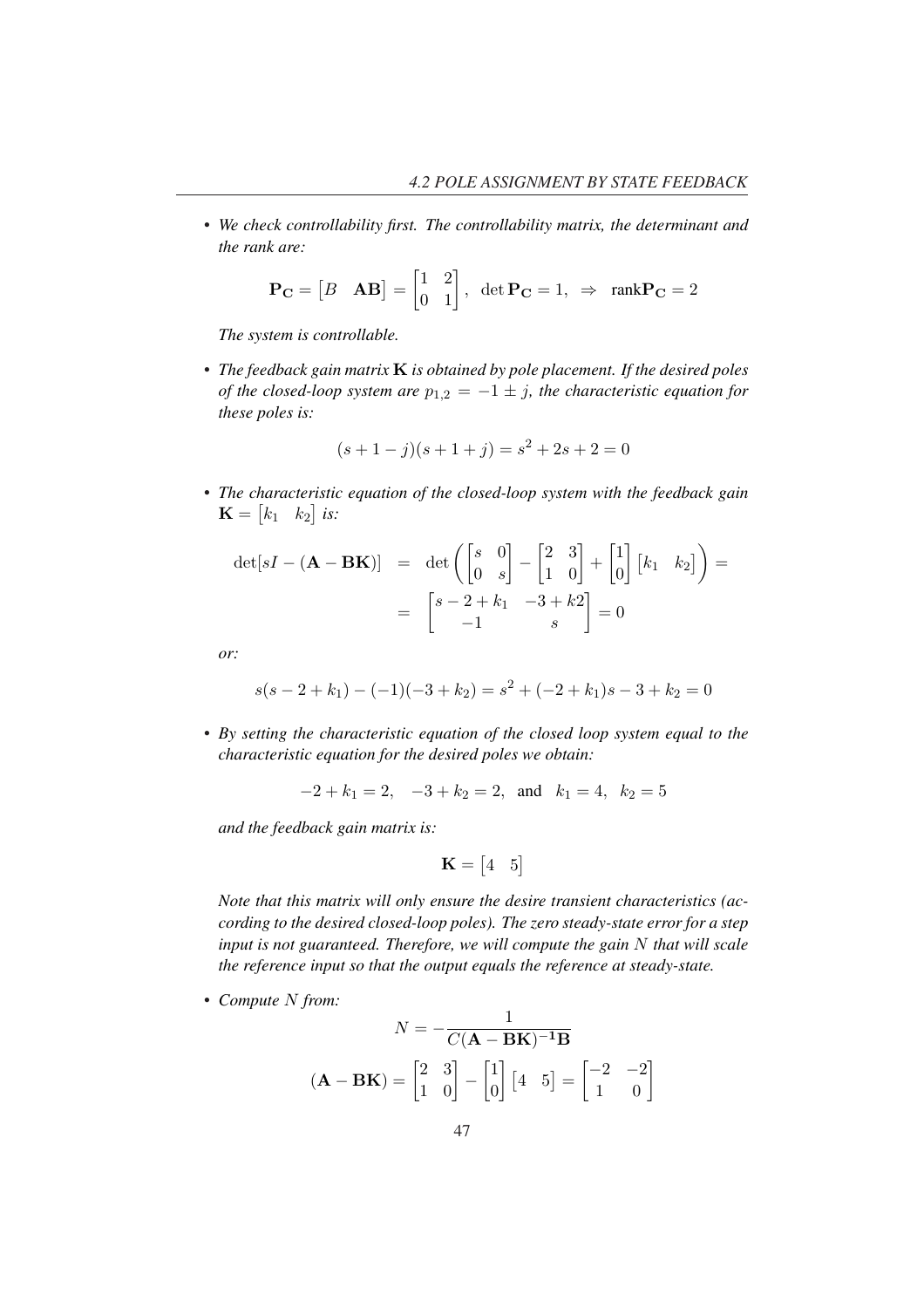$$
(\mathbf{A} - \mathbf{B}\mathbf{K})^{-1} = \begin{bmatrix} 0 & 1 \\ -1/2 & -1 \end{bmatrix}
$$

$$
C(\mathbf{A} - \mathbf{B}\mathbf{K})^{-1}\mathbf{B} = \begin{bmatrix} 1 & -1 \end{bmatrix} \begin{bmatrix} 0 & 1 \\ -1/2 & -1 \end{bmatrix} \begin{bmatrix} 1 \\ 0 \end{bmatrix} = \begin{bmatrix} 1/2 & 1 \end{bmatrix} \begin{bmatrix} 1 \\ 0 \end{bmatrix} = 1/2
$$

$$
N = -\frac{1}{1/2} = -2
$$

*The step response of the closed-loop system, implemented according to Figure 4.6, is shown in Figure 4.7.*



Figure 4.7: Step response of the closed-loop system

*The output follows the unit step, thus*  $y_{ss} = 1$  *and the steady-state error is zero:*  $e_{ss} = 0.$ 

#### 4.2.4 Full-order observer design by pole placement

Let us consider now a system described in state-space by:

$$
\begin{aligned} \dot{\mathbf{x}} &= A\mathbf{x} + B\mathbf{u} \\ \mathbf{y} &= C\mathbf{x} \end{aligned} \tag{4.11}
$$

where x is the  $n \times 1$  state vector, u is the input (control) vector, y the output vector, A is an  $n_x \times n_x$  matrix (the system matrix), B is an  $n_x \times n_u$  input matrix and C is an  $n_y \times n_x$  output matrix.

As it is frequently the case, not all states can be measured, and only the measurements  $y$  are available. We therefore introduce an observer, which is a mechanism to estimate the unmeasured states from the available measurements. An observer is in fact a virtual sensor.

A general linear observer has the form

$$
\dot{\hat{\mathbf{x}}} = A\hat{\mathbf{x}} + B\mathbf{u} + L(\mathbf{y} - \hat{\mathbf{y}})
$$
  
\n
$$
\hat{\mathbf{y}} = C\hat{\mathbf{x}}
$$
\n(4.12)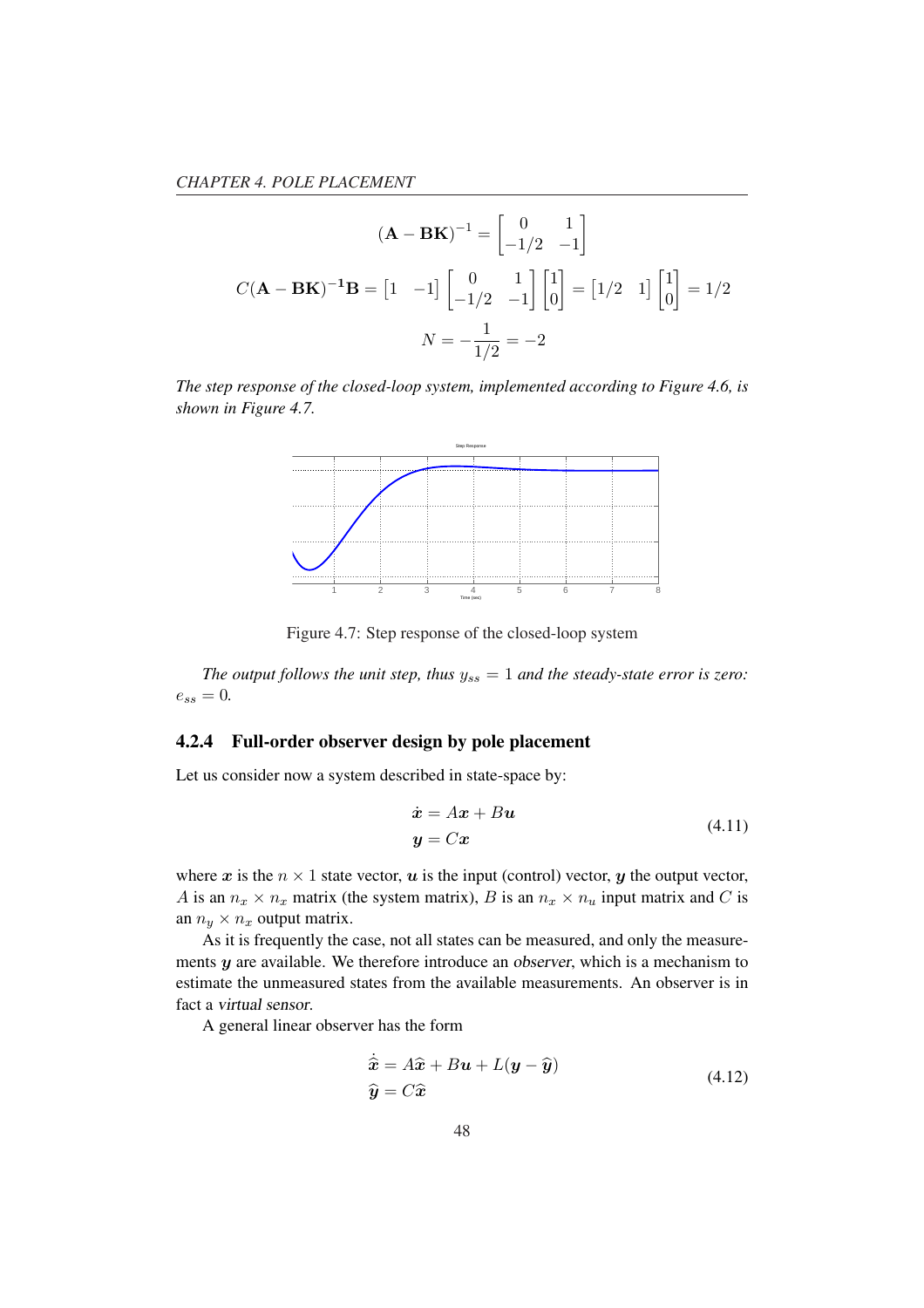where  $\hat{x}$  is the  $n \times 1$  state vector denoting the estimated states,  $\hat{y}$  is the estimated output, and L is the observer gain to be determined. Note that for  $L = 0$ , the observer (4.12) degenerates into the system (4.11). The term  $L(\mathbf{y} - \hat{\mathbf{y}})$  is called the innovation process and represents the feedback error between the observation and the predicted model output.

The general goal of observer design is to make the estimation error defined as the difference between the true and estimated stated  $e = x - \hat{x}$  converge to zero.

The estimation error dynamics, i.e.,  $\dot{e}$  can be written as

$$
\dot{\mathbf{e}} = \dot{\mathbf{x}} - \dot{\hat{\mathbf{x}}}
$$
  
= Ax + Bu - (A\hat{\mathbf{x}} + B\mathbf{u} + L(\mathbf{y} - \hat{\mathbf{y}}))

i.e,

$$
\dot{\mathbf{e}} = (A - LC)\,\mathbf{e} \tag{4.13}
$$

**Remark:** As can be seen, the input  $u$  – as long as it known and available independently of the estimated states – does not affect the observer design.

If the system is completely observable, it is possible to assign the eigenvalues of  $(A - LC)$  to any desired location.

The actual assignment is similar to the pole placement in the state feedback case. The characteristic equation of the error dynamics is:

$$
\det[sI - (A - LC)] = 0 \tag{4.14}
$$

which is an  $n$ -th order polynomial in  $s$  containing the elements of the gain matrix  $L$ :  $l_{11}, l_{12}, ..., l_{n_xn_y}$ . The observer design then consists of computing the gain L so that the roots of equation (4.14) are in desirable locations.

Assume that the desired location of the closed-loop poles are known:

desired poles:  $p_1, p_2, \cdots, p_n$ 

The corresponding desired characteristic equation is:

$$
(s - p1)(s - p2) \cdots (s - pn) = 0
$$
\n(4.15)

The elements of  $L$  are obtained by matching coefficients of equations (4.14) and (4.15) leading to the error dynamics characteristic equation to be identical to the desired one.

Example 4.5 *Consider the continuous-time dynamic system*

$$
\dot{\boldsymbol{x}} = A\boldsymbol{x}
$$

$$
\boldsymbol{y} = C\boldsymbol{x}
$$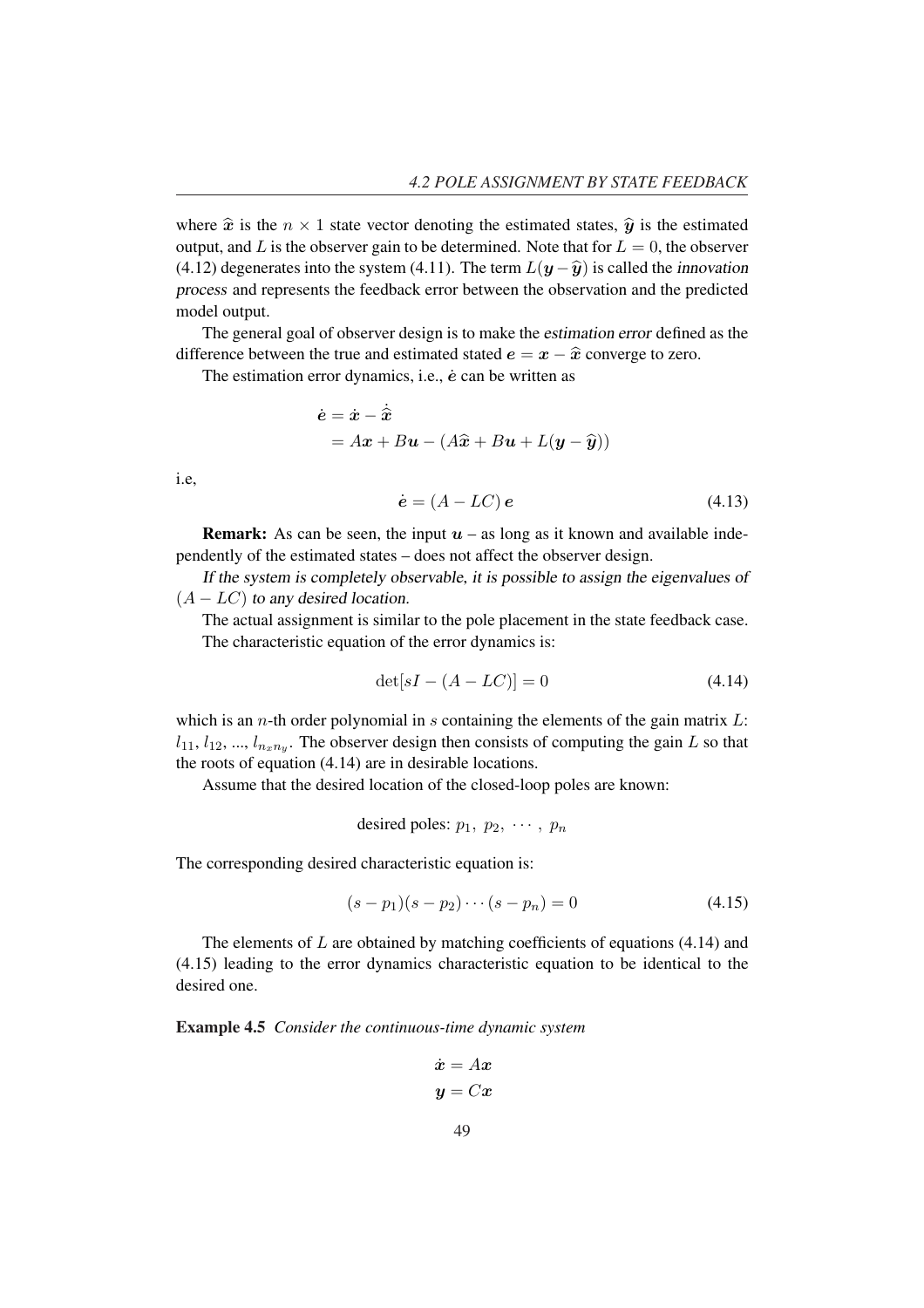with 
$$
A = \begin{pmatrix} 1 & 1 \ 3 & 2 \end{pmatrix}
$$
 and  $C = \begin{pmatrix} 1 & 1 \end{pmatrix}$ , *i.e.*, the states are not measured. Our object-

*tive is to estimated the two states. The observability matrix is*  $\Gamma_o =$ 1 1  $\begin{pmatrix} 1 & 1 \\ 4 & 3 \end{pmatrix}$ , with  $rank(\Gamma_o) = 2$ , thus the system is completely observable and an observer can be *designed.*

*Let us impose the error dynamics poles*  $p_1 = -5$  *and*  $p_2 = -6$ *. With these poles, the characteristic equation of the closed-loop system is*  $(s + 5)(s + 6) = 0$ , *i.e.*,  $s^2 + 11s + 30 = 0.$ 

*Now we compute the characteristic equation as a function of the observer gains. The error dynamics are given by*

$$
\dot{\hat{\bm{x}}} = (A - LC)\bm{e}
$$

 $where L =$  $\overline{a}$  $l_1$  $l<sub>2</sub>$  $\mathbf{r}$ *and the characteristic equation is*

 $\det(sI - (A - Lc)) = 0$ 

*i.e.,*

$$
\det \begin{pmatrix} s-1+l_1 & l_1-1 \ l_2-3 & s-2+l_2 \end{pmatrix} = 0
$$

*resulting in*

$$
s^{2} + s(-3 + l_{1} + l_{2}) + (l_{1} - 1) = 0
$$

*The observer gains are computed by matching the coefficients of* s*:*

$$
-3 + l_1 + l_2 = 11
$$
  

$$
l_1 - 1 = 30
$$

*and result in*  $l_1 = 31$  *and*  $l_2 = -17$ *.* 

*todo: simulations*

Remark: Note that the system in Example 4.5 is not stable. However, this fact does not affect the design of the observer.

Similarly to controller design, in the general case there are a number of solutions. A way to solve the pole placement problem is as follows.

• Let  $\Lambda$  a real matrix having the desired eigenvalues. For instance,  $\Lambda$  can be chosen as  $\overline{1}$  $\mathbf{r}$ 

$$
\Lambda = \begin{pmatrix} \alpha_1 & \beta_1 & 0 & \cdots \\ -\beta_1 & \alpha_1 & 0 & \cdots \\ \vdots & \vdots & \vdots & \vdots \\ 0 & 0 & \lambda_1 & \cdots \\ \vdots & \vdots & \vdots & \vdots \end{pmatrix}
$$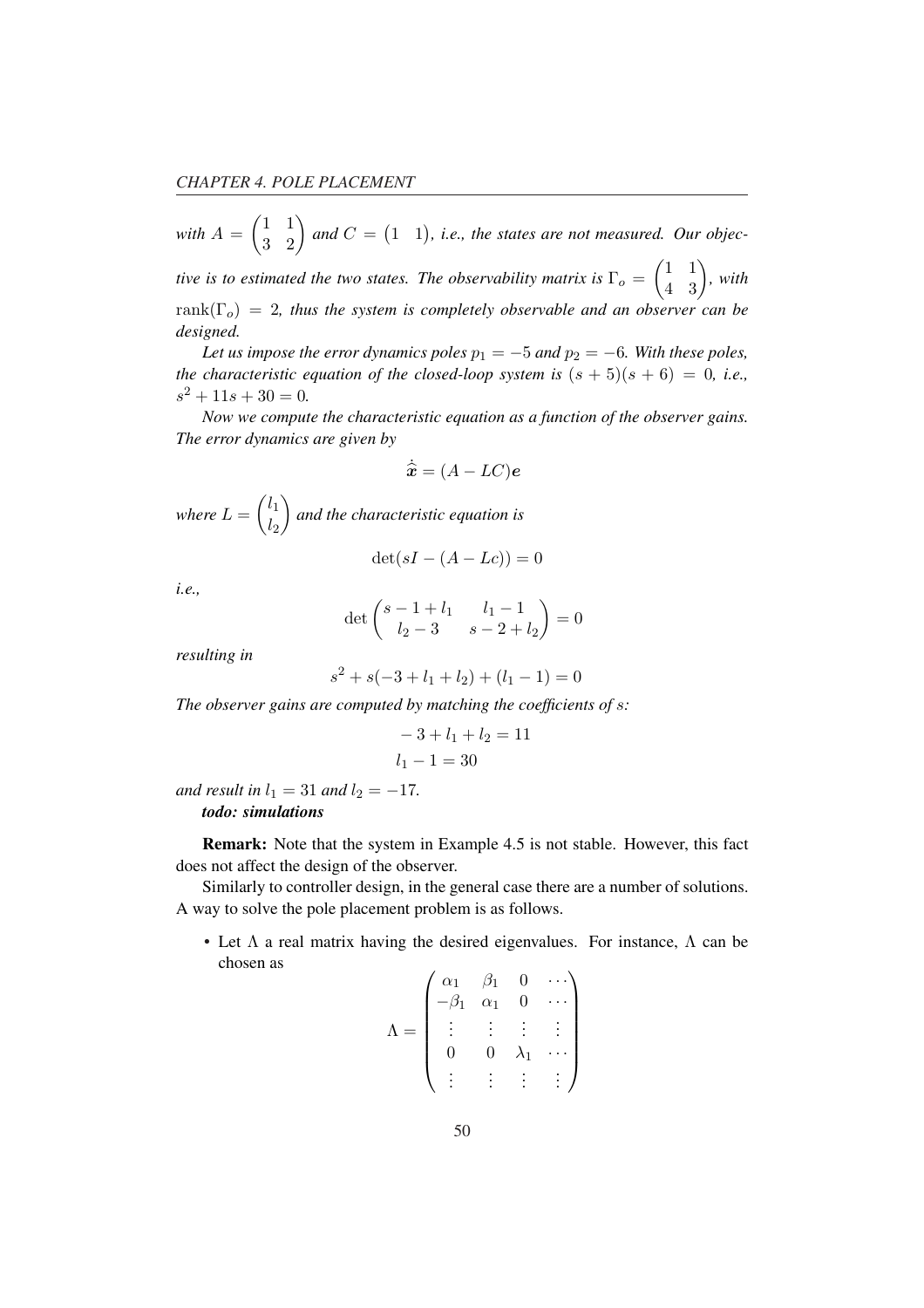- If the system is observable, then the poles of the error dynamics can be placed at the desired locations. This means that there exists a transformation matrix  $T$ so that  $T(A - LC)T^{-1} = \Lambda$ , i.e.,  $TA - TLC = \Lambda T$ .
- This equation is solved by splitting it as follows:

$$
TA - \Lambda T = GC
$$
  
\n
$$
TL = G
$$
\n(4.16)

• The observer gains are recovered as  $L = T^{-1}G$ , where T is the solution obtained at the previous item.

Note that the procedure above is very similar to that used in controller design. In fact, by taking the transpose of the two equations in (4.16), we have

$$
A^T T^T - T^T \Lambda^T = C^T G^T
$$

$$
L^T T^T = G^T
$$

Comparing it to (4.5), we see that  $A<sup>T</sup>$  corresponds to  $A, C<sup>T</sup>$  to  $B, L<sup>T</sup>$  to  $K$ , etc., and is a direct consequence of duality.

Example 4.6 *todo+ discrete*

#### 4.2.5 SISO systems in observer canonical form

Let us now consider the case when the system considered is single input and single output and is in observer canonical form. We have already seen in Chapter 3 that if the system is completely observable, it can be transformed into the observer canonical form (repeated here for convenience):

$$
A = \begin{pmatrix} -a_{n-1} & 1 & \cdots & 0 & 0 \\ -a_{n-2} & 0 & \cdots & 0 & 0 \\ \vdots & \vdots & \vdots & \vdots & \vdots \\ -a_1 & 0 & \cdots & 0 & 1 \\ -a_0 & 0 & \cdots & 0 & 0 \end{pmatrix} \qquad C = \begin{pmatrix} 1 & 0 & 0 & \cdots & 0 \end{pmatrix}
$$

where  $\det(sI - A) = s^n + a_{n-1}s^{n-1} + \cdots + a_1s + a_0$  is the characteristic polynomial of A.

 $\overline{\phantom{a}}$ In this case, the observer gain L is a constant  $n_x \times 1$  column vector, i.e.,  $L =$  $\begin{bmatrix} \phantom{-} \end{bmatrix}$  $l_1$  $l_2$  $\begin{bmatrix} 2 \\ 2 \\ \vdots \end{bmatrix}$  $l_{n_x}$ . Due to the system being in observer canonical form, the error dynamics can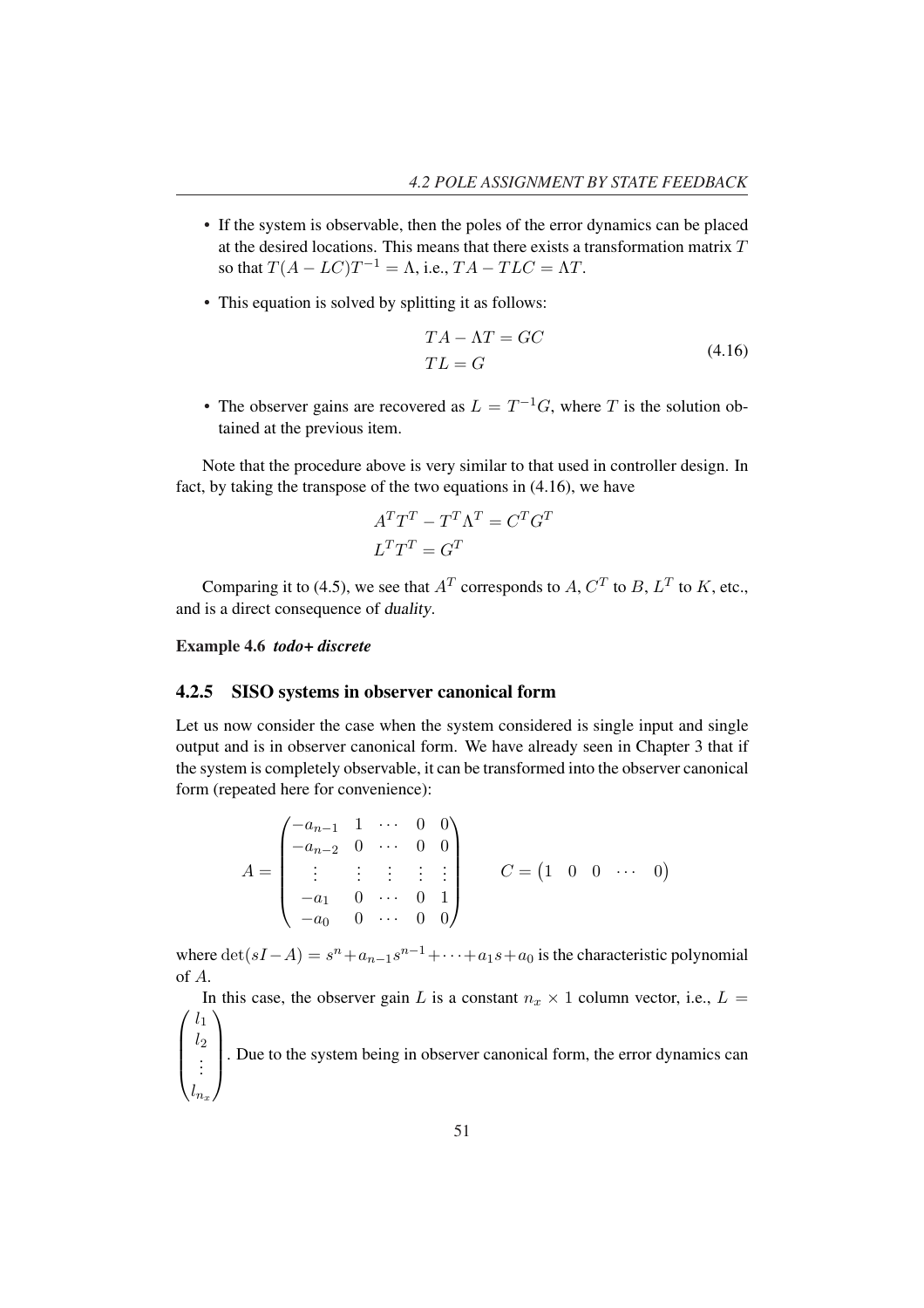be written as

$$
\dot{\mathbf{e}} = (A - LC)\mathbf{e}
$$
\n
$$
= \begin{pmatrix}\n-a_{n-1} & 1 & \cdots & 0 & 0 \\
-a_{n-2} & 0 & \cdots & 0 & 0 \\
\vdots & \vdots & \vdots & \vdots & \vdots \\
-a_1 & 0 & \cdots & 0 & 1 \\
-a_0 & 0 & \cdots & 0 & 0\n\end{pmatrix} - \begin{pmatrix}\nl_1 \\
l_2 & \vdots & l_{n_x}\n\end{pmatrix} \begin{pmatrix}\n1 & 0 & 0 & \vdots & 0\n\end{pmatrix} \mathbf{e}
$$

resulting in

$$
\dot{\mathbf{e}} = \begin{pmatrix}\n-a_{n-1} - l_1 & 1 & \cdots & 0 & 0 \\
-a_{n-2} - l_2 & 0 & \cdots & 0 & 0 \\
\vdots & \vdots & \vdots & \vdots & \vdots \\
-a_1 - l_{n-1} & 0 & \cdots & 0 & 1 \\
-a_0 - l_n & 0 & \cdots & 0 & 0\n\end{pmatrix} e
$$
\n(4.17)

and it is quite clear that the poles of the error dynamics can be chosen arbitrarily.

**Example 4.7** *todo Consider the system with*  $A =$  $\overline{a}$ 3 1  $\begin{pmatrix} 3 & 1 \\ 1 & 0 \end{pmatrix}$ , C =  $(1 \ 0)$ 

## 4.3 Separation principle

Finally, let us consider the case when a control law is required – for instance to stabilize the system –, but not all states are measured, i.e, the system is of the general form

$$
\begin{aligned} \dot{\mathbf{x}} &= A\mathbf{x} + B\mathbf{u} \\ \mathbf{y} &= C\mathbf{x} \end{aligned} \tag{4.18}
$$

and both an observer and a controller have to be designed. It is assumed that the system is completely controllable and completely observable. The observer will have the form (4.12), repeated here for convenience

$$
\dot{\hat{x}} = A\hat{x} + B\mathbf{u} + L(\mathbf{y} - \hat{\mathbf{y}})
$$

$$
\hat{\mathbf{y}} = C\hat{\mathbf{x}}
$$

while the controller considered is – since the true states are not available –

$$
u = -K\hat{x} \tag{4.19}
$$

The error dynamics are – note that the input  $u$  applied is the same for the system and the observer –

$$
\dot{\mathbf{e}} = (A - LC)\mathbf{e} \tag{4.20}
$$